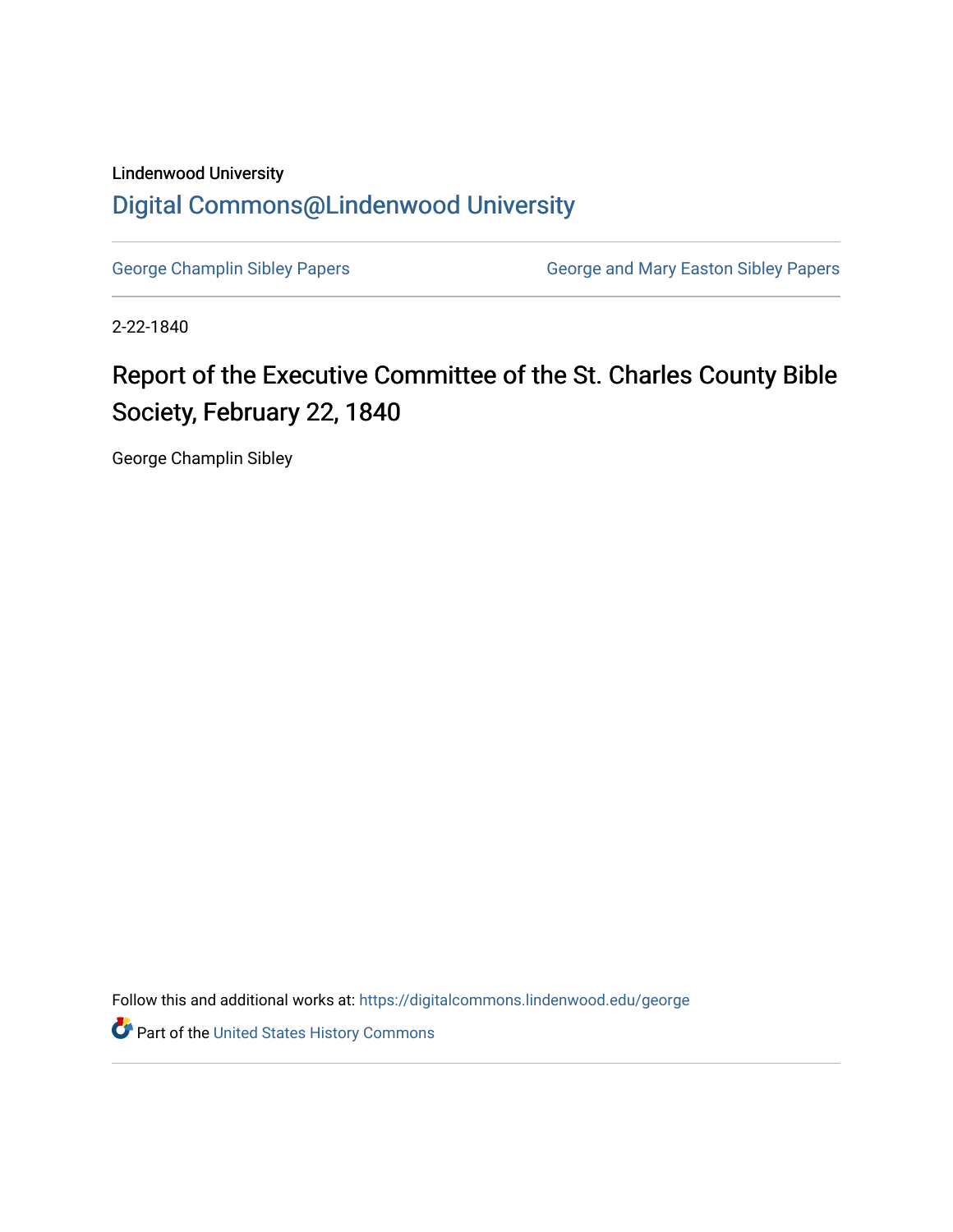The Executive Committee of the S<sup>t</sup>. Charles County Bible Society, as in compliance with the 9th Art. of the Constitution, Report

That they have obtained possession of all the Books and Papers within their power, containing the Records & Accounts of the Society. and after a careful examination thereof ascertain as follows-

The st. Charles Bible Society was first formed in January 1819, and is believed to be the first in the State; by its Constitution it was an Auxilliary to the American Bible Society and So continued 'till January 1836, when the present Constitution was adopted, by which it is now Auxilliary to the Missouri State Bible Society, which is connected in the Same manner with the American Bible Society- During the first Eight years of its existence. The Society appears to have operated with considerable zeal and Spirit; its meetings were regular & frequent- In 1821 it encouraged the formation of Branch Societies in Franklin- Callaway & Lincoln, and Subsequently two of those Societies (Callaway & Lincoln) **were** received as Branches, and were furnished gratis, with upwards of One Hundred Bibles & Testaments- In neither of the years 1828- 1829- 1830- 1834- 1838, was there any meeting of the Society- Regular Annual meetings have been held in every other year Since its formation, except the five just named- The Records do not furnish any Satisfactory account of the Amount of Funds collected & disbursed by the Society prior to the new Organization in January 1835- From the 20<sup>th</sup> Ann<sup>1</sup>. Report of the American Bible Society (for 1836) it is shewn that up to that time funds had been transmitted from This to that Society to the am<sup>t</sup>. of \$387:- of which \$262 was to pay for Bibles &c- and \$125 as Donations-

The Records are also very unsatisfactory upon these points, Since the new Organization in 1836- It is noted however, that on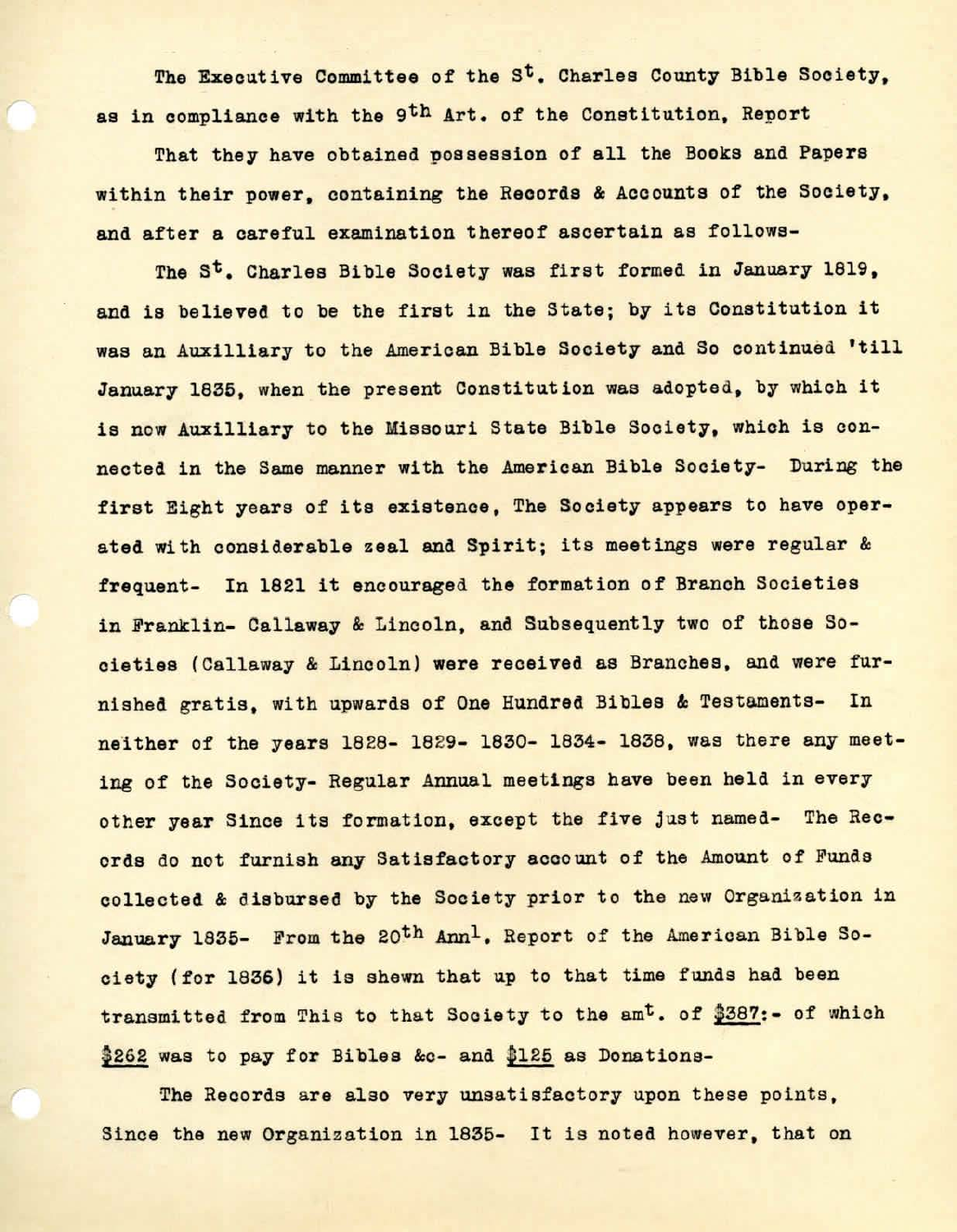the 5<sup>th</sup> January 1835, the Sum of \$125.75 was paid into the hands of the Rev. Geo: B. Davia, the Agt. of the American Bible Society, out of which be was directed to pay any Balance that might be due from this Society to the A. B. Society, and to place the Residue in the Treasury of the Missouri B. Society- How this was done. the Committee cannot tell- Subsequently to the 5th of January 1836, to the 3d of January 1840, the Committee ascertain that Cash to the Amt. of \$324.30 has been collected thro' this Society, and paid to the Agt. of the St. Louis Depository for Account; besides \$150 for donations to the general cause, made by individuals.- It is believed that other Sums of money have been contributed by and through this Society, which have not passed through the hands of any of our Officers, for the use of the great Bible cause; and which have doubtless been faithfully applied according to the will of the donors.

On the 17th of January 1836 Mr. Z Harmon was appointed Treasurer & Librarian of this Society and was continued in those offices 'till the 6th of January 1840, when he declined a re-election- The Committee have carefully examined Mr. Harmon's Acots. & report thereon as follows,

It appears that Mr. H. Received altogether 203 Bibles of Various kinds, and 370 Testaments assorted, the Whole of which cost with charges,- \$322.12 that he had remaining on hand 6 Jan<sup>y</sup> last 35 Bibles & 54  $Test<sup>8</sup> - - - - - 71.48$ leaving 168 Bibles & 316 Testaments to be accounted for  $-$  - 250.64 That he Sold Books for Cash to the  $Am<sup>t</sup>$  of  $- - - - - - - - - - - 166.03$ leaving to be otherwise accounted for  $- - - - - - - - - - - - - 84.61$ That he furnished Sundry distributors on Order of the Society - - \$46.24<br>Society - 15.10 And Sundry Sunday Schools by order of the Society 61.34

*r*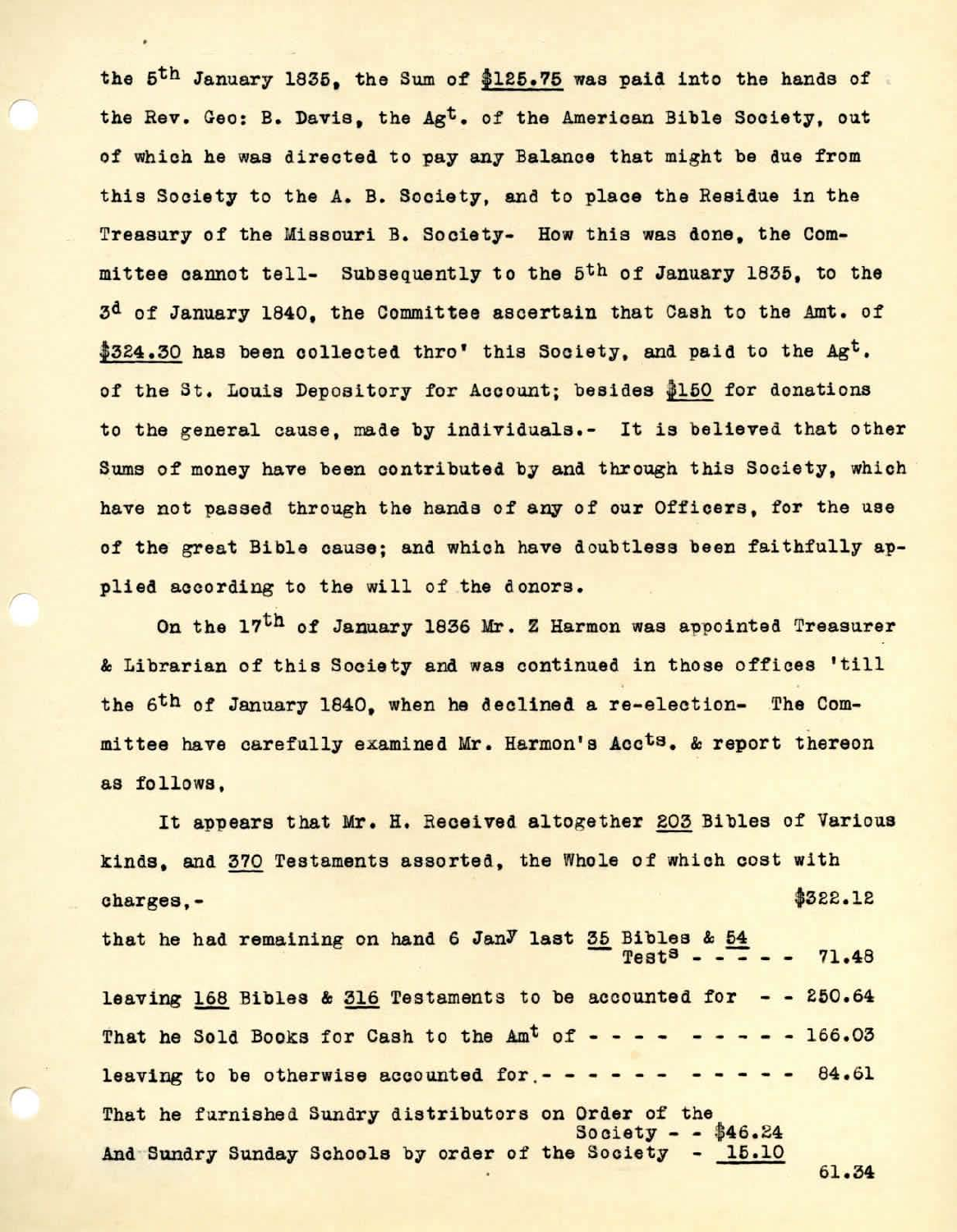leaving to be otherwise accounted for  $- - - - - - - - - - - - 23.27$ That he furnished Rev<sup>d</sup>. Mr. Fitch a Bible & 6 Testamentsa Bible to Rev. Mr. Redmon- One to Rev. Mr. Patton to give away- One to Rev: Mr. Comfort to give away- Several to Mrs. Sibley for distribution to destitute German families & others- In the whole amounting to - - - - - - 12.72 leaving still to be otherwise accounted for  $- - - - - - - 10.55$ That the packing Boxes & charges amt. to - - - -  $-$  4.12 -And that Mr. H. himself gave **away** Com: Bibles & Testaments at various times during the four **years to**  $Am^t$ **. of - - - - - - - - - - - - - - - - 6.43** That Mr. Harmon Rec<sup>d</sup> Cash for Books Sold - - - - \$166.03 and for Subscriptions & Donations - - - - - - 97.77 That he transmitted to the Depository, & otherwise disbursed in a correct & proper manner - - - - - \$232.12<br>And Reports now in his hands in Money - - - - - 26.43 And Reports now in his hands in Money - - - - - 26.43<br>And Henry Porter's Note, for a Bible Sold him - 5.25 And Henry Porter's Note, for a Bible Sold him -\$10.56 \$263.80 \$263.80

All Mr. Harmon's Acots as Treasurer and Librarian are believed to be entirely correct, and the zeal and fidelity with which he has discharged these trusts, entitle him to the full approbation of the Society.- The Executive Committee have made Some entries on the Treasurer's Book pages 34-36-38- & 39, more in detail in relation to these Accounts: to which they refer as part of this Report-

A detailed Acc<sup>t</sup>. has been received from Mr. Keith the Ag<sup>t</sup> & Treas<sup>r</sup> of the Missouri Bible Society's Depository at S<sup>t</sup>. Louis, which Shews that after furnishing us with a new Supply of Bibles & Testaments, ordered by the Committee recently, amounting to \$66 .87, he still holds a balance in his hands due this Society of \$25.81-

So that after replenishing our Stock of Bibles & Testaments, which now Amounts to  $137.35$ , we have a fund available in the